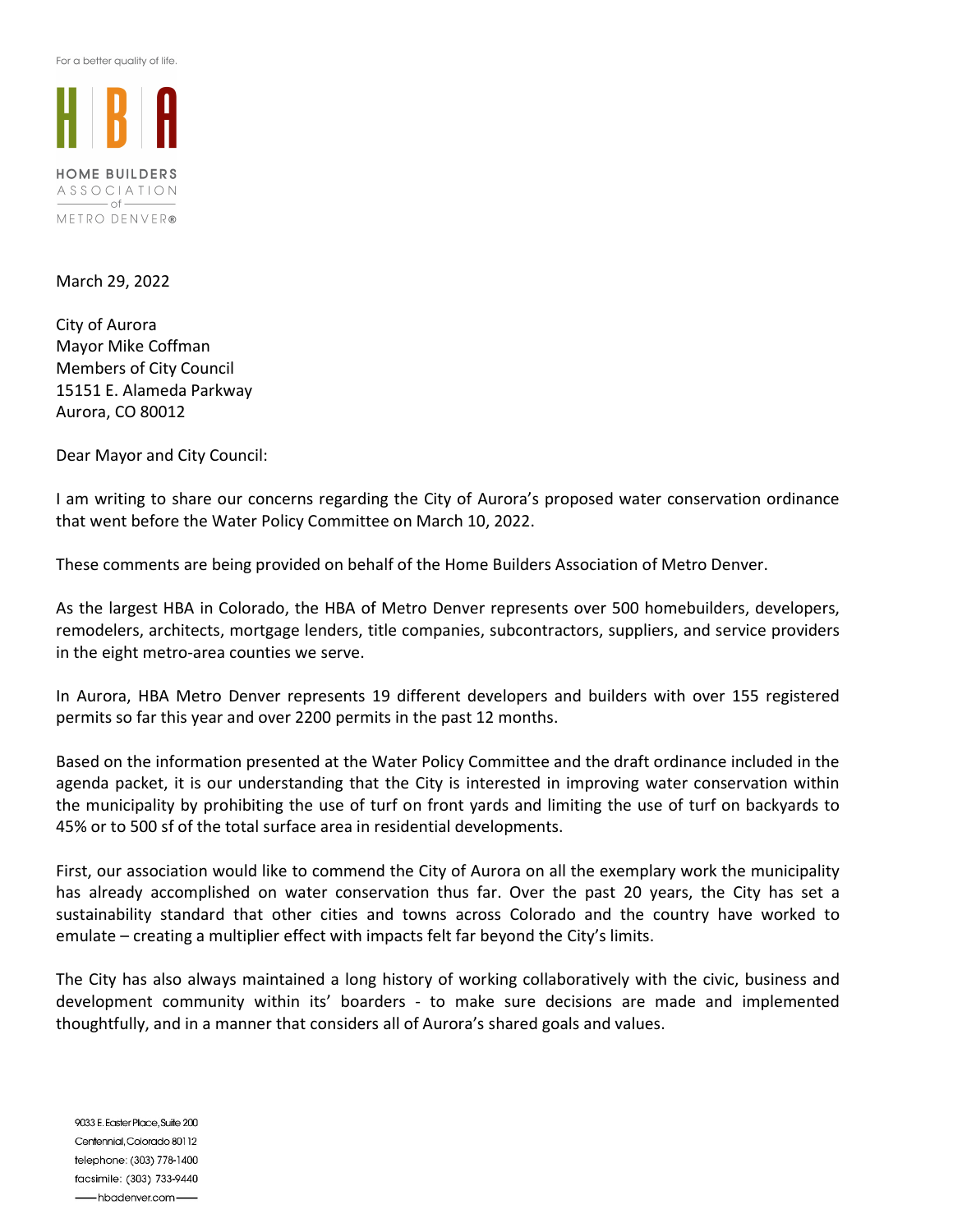It is because of this well-established precedent and commitment to cooperation, that the HBA was disappointed to learn of the City's proposed conservation ordinance the day before it was introduced in committee. While we believe the City's core objectives and commitment to conservation are indeed admirable, we were disappointed with the fundamental lack of communication and opportunity for stakeholder participation.

Accordingly, we feel that it is because of this fundamental lack of engagement, that the proposed ordinance has not been adequately evaluated and renders numerous unanswered questions that demand further examination.

Here are just some of the outstanding questions and concerns our builders have recently brought to our attention:

- Has a minimum "Colorado Scape" standard for residential landscape requirements been established to ensure the continued aesthetic integrity of Aurora neighborhoods? The proposed ordinance does not contemplate any.
- How will the new ordinance be phased into existing developments to ensure visual appeal and consistency? There is broad concern that the new ordinance will mandate a miscellany of design requirements that will undermine existing and future development.
- How will the new ordinance ensure that existing and future homeowners who will inevitably be living in the same neighborhoods together are being treated fairly?
- How will the new ordinance be adequately enforced given that many neighborhoods will be governed by a patchwork of conflicting landscaping and conservation standards?

The proposed draft ordinance also does not contemplate the considerable up-front costs associated with the proposed xeriscaping requirements that will substantially increase the purchase price of a home for aspiring residents. Based on analysis we requested from our membership, we have concluded that the price for a completed xeriscape yard will cost significantly more than a traditional turf lot.

Without offsets, this additional cost will undoubtedly make the cost of homeownership more unattainable for many aspiring homeowners with moderate incomes. The National Association of Home Builders' latest "Priced-out Estimates" from January 2022 indicate a \$1,000 increase in the cost of a median-priced new home will further price 2,310 Colorado households out of the market.

If the intention of the proposed ordinance is truly to promote water conservation in Aurora, then it seems reasonable to offer a corresponding tap fee reduction for outside irrigation to help offset some of these costs as a meaningful incentive.

Unfortunately, because our active developers, builders and landscape architects in Aurora were never consulted about this proposal prior to its introduction, none of these ideas have had an opportunity to be properly reviewed or even discussed.

We would like to reiterate that the Home Builders Association supports water conservation policy both in Aurora and across the metro area when implemented properly. When proposed conservation policies have

9033 E. Easter Place, Suite 200 Centennial, Colorado 80112 telephone: (303) 778-1400 facsimile: (303) 733-9440 hbadenver.com